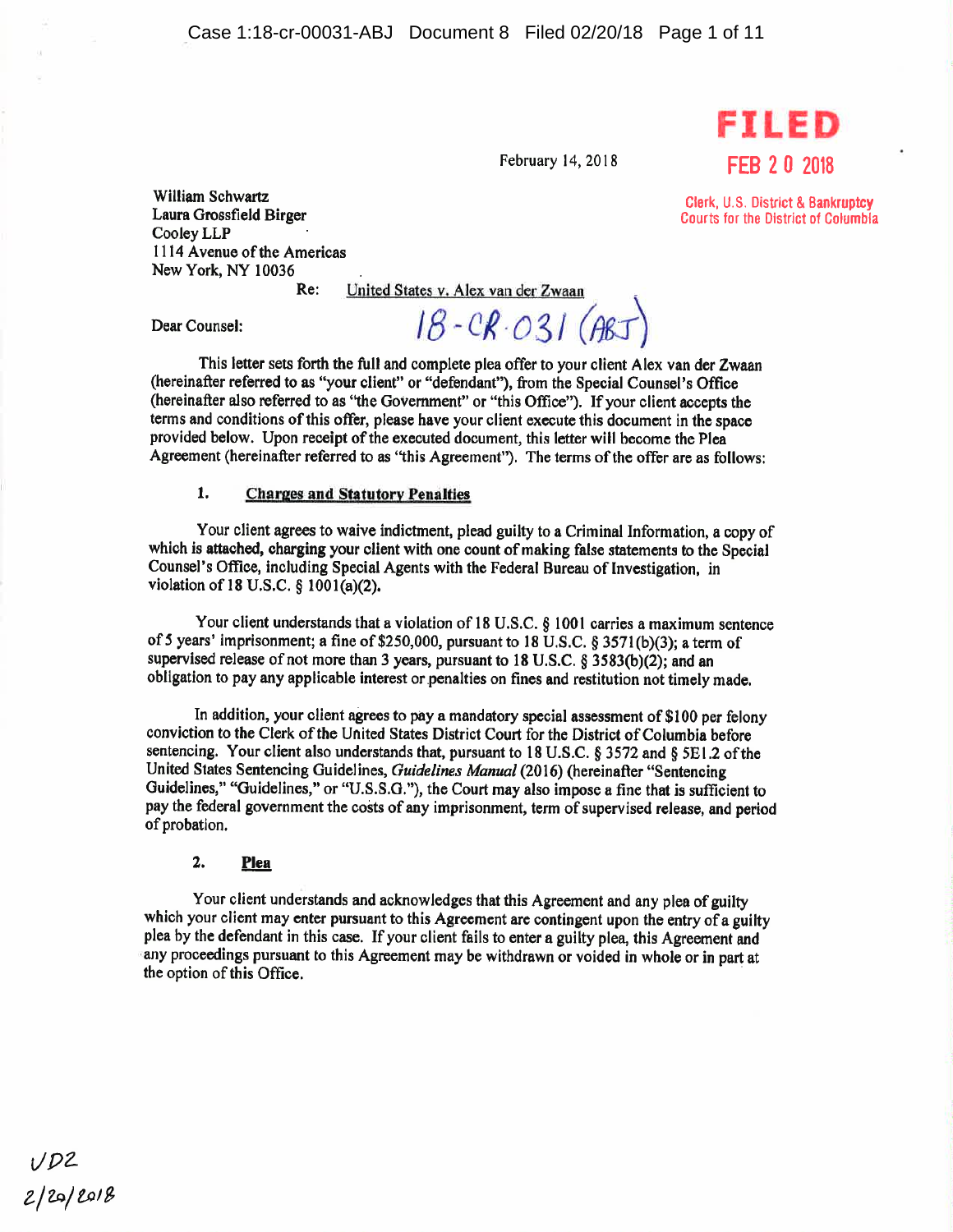# 3. Factual Stipulations

Your client agrees that the attached Statement of the Offense fairly and accurately describes your client's actions and involvement in the offense to which your client is pleading guilty. Please have your client sign and return the Statement of the Offense as a written proffer of evidence, along with this Agreement.

# 4. Additional Charges

In consideration of your client's guilty plea to the above offense, your client will not be further prosecuted criminally by this Office for the conduct set forth in the attached Statement of the Offense, for any other false statements made by him to the Office on November 3 and December 1, 2017, any destruction, deletion, and withholding of documents and evidence in connection with requests by this Office or his law firm, and any violations of the Foreign Agent Registration Act or other law arising from the preparation and/or roll out of the Tymoshenko report for the Ukraine Ministry of Justice.

## 5. **Sentencing Guidelines Analysis**

Your client understands that the sentence in this case will be determined by the Court, pursuant to the factors set forth in 18 U.S.C. § 3553(a), including a consideration of the applicable guidelines and policies set forth in the Sentencing Guidelines. Pursuant to Federal Rule of Criminal Procedure  $11(c)(1)(B)$ , and to assist the Court in determining the appropriate sentence, the parties agree to the following:

# **A. Estimated Offense Level Under the** Guidelines

The parties agree that the following Sentencing Guidelines sections apply:

| U.S.S.G. §2B1.1(a)(2) | Base Offense Level: |  |
|-----------------------|---------------------|--|
|                       | Total:              |  |

## **B. Acceptance of Responsibility**

The Government agrees that a 2-level reduction will be appropriate, pursuant to U.S.S.G. § 3E 1.1, provided that your client clearly demonstrates acceptance of responsibility, to the satisfaction of the Government, through your client's allocution, adherence to every provision of this Agreement, and conduct between entry of the plea and imposition of sentence.

Nothing in this Agreement limits the right of the Government to seek denial of the adjustment for acceptance ofresponsibility, pursuant to U.S.S.G. § 3El .1, and/or imposition of an adjustment for obstruction of justice, pursuant to U.S.S.G. § 3C 1.1, regardless of any agreement set forth above, should your client move to withdraw your client's guilty plea after it

 $VPL$  $2/20/201$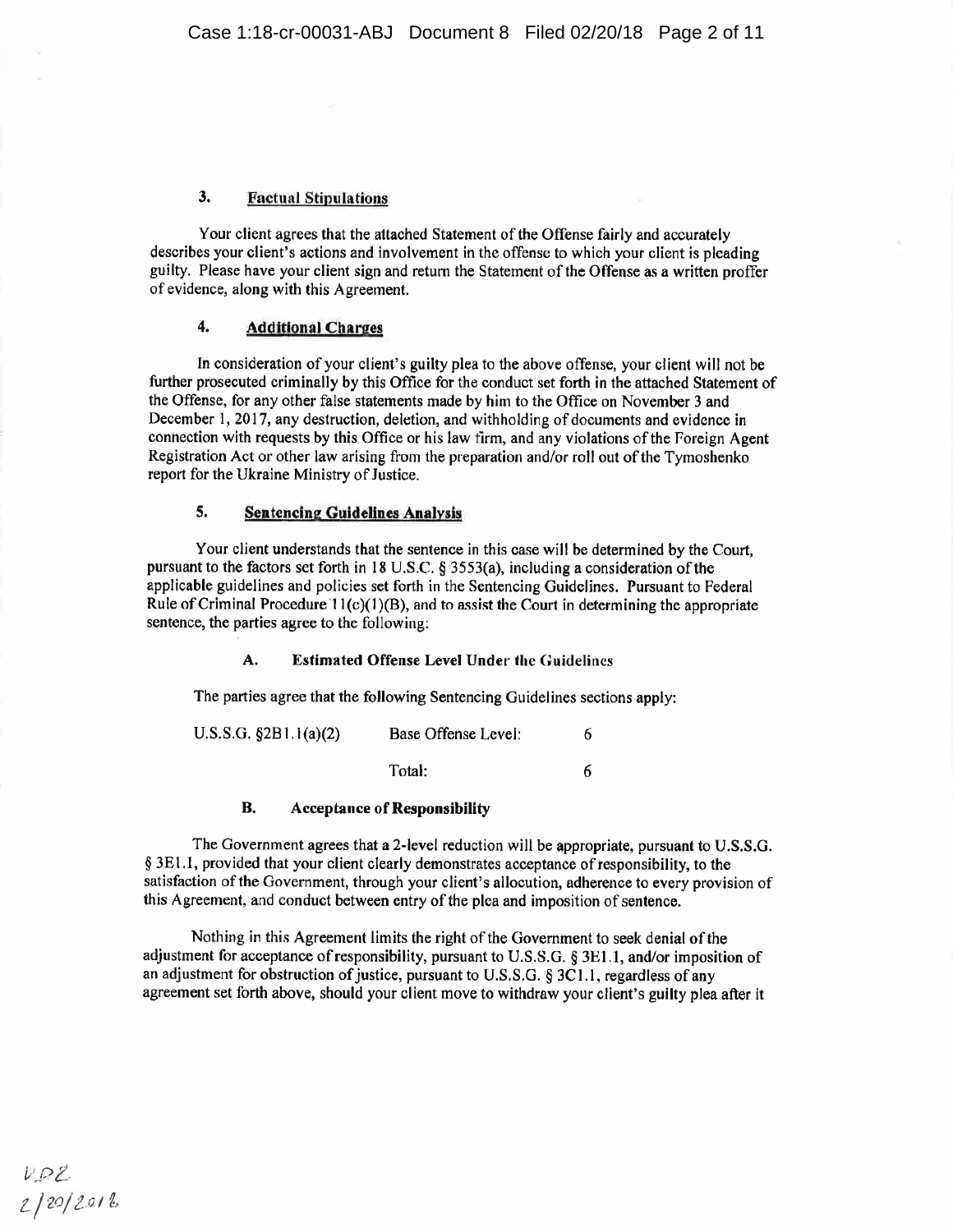is entered, or should it be determined by the Government that your client has either (a) engaged in conduct, unknown to the Government at the time of the signing of this Agreement, that constitutes obstruction of justice, (b) engaged in additional criminal conduct after signing this Agreement, or (c) taken any other action inconsistent with acceptance of responsibility.

In accordance with the above, the applicable Guidelines Offense Level will be at least 4.

#### **C. Estimated Criminal History Category**

Based upon the information now available to this Office, your client has no criminal convictions.

Accordingly, your client is estimated to have zero criminal history points and your client's Criminal History Category is estimated to be I. Your client acknowledges that if additional convictions are discovered during the pre-sentence investigation by the United States Probation Office, your client's criminal history points may increase.

#### **D. Estimated Applicable Guidelines Range**

Based upon the agreed total offense level and the estimated criminal history category set forth above, your client's estimated Sentencing Guidelines range is zero months to six months' imprisonment (the "Estimated Guidelines Range"). In addition, the parties agree that, pursuant to U.S.S.G. § 5El.2, should the Court impose a fine, at Guidelines level 4, the estimated applicable fine range is \$500 to \$9,500. Your client reserves the right to ask the Court not to impose any applicable fine.

The parties agree that, solely for the purposes of calculating the applicable range under the Sentencing Guidelines, a downward departure from the Estimated Guidelines Range set fort h above is not warranted. Accordingly, the defendant will not seek any departure or adjustment t o the Estimated Guidelines Range, nor will he suggest that the Court consider such a departure or adjustment, except as provided above. Moreover, your client understands and acknowledges th at the Estimated Guidelines Range agreed to by the parties is not binding on the Probation Office or the Court. Should the Court determine that a different guidelines range is applicable, your clien t will not be permitted to withdraw your client's guilty plea on that basis, and the Government an d your client will still be bound by this Agreement.

Your client understands and acknowledges that the terms of this section apply only to conduct that occurred before the execution of this Agreement. Should your client commit any conduct after the execution of this Agreement that would form the basis for an increase in your client's base offense level or justify an upward departure (examples of which include, but are not limited to, obstruction of justice, failure to appear for a court proceeding, criminal conduct while pending sentencing, and false statements to law enforcement agents, the probation officer, or the Court), the Government is free under this Agreement to seek an increase in the base offense leve l based on that post-agreement conduct.

## 6. **Agreement** as to **Sentencing** Allocution

) D 2 2- / ~1 / *ZoiP,,*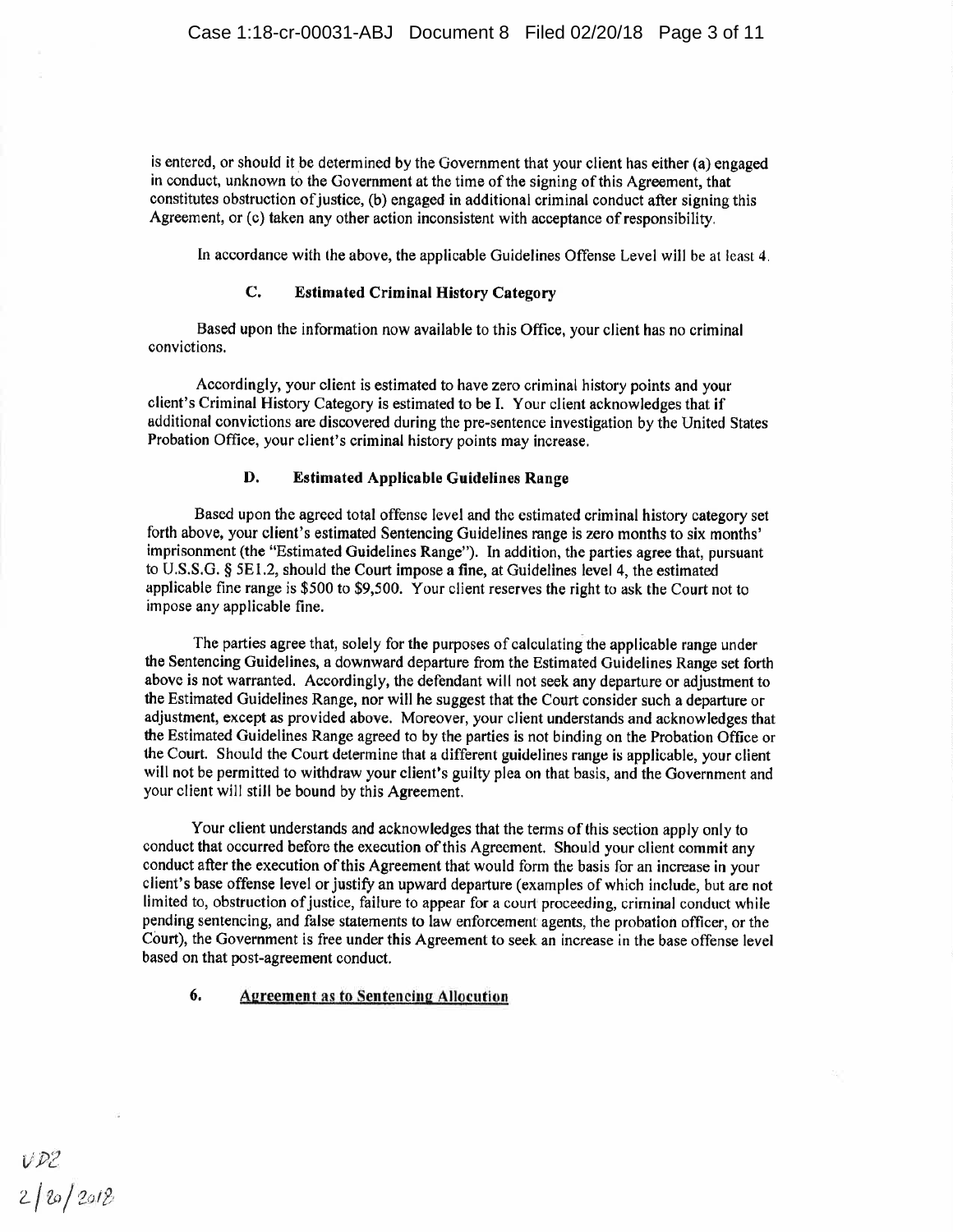Based upon the information known to the Government at the time of the signing of this Agreement, the parties further agree that a sentence within the Estimated Guidelines Range would constitute a reasonable sentence in light of all of the factors set forth in 18 U.S.C.  $§$  3553(a), should such a sentence be subject to appellate review notwithstanding the appeal waiver provided below.

## 7. **Reservation of Allocution**

The Government and your client reserve the right to describe fully, both orally and in writing, to the sentencing judge, the nature and seriousness of your client's misconduct, including any misconduct not described in the charges to which your client is pleading guilty.

The parties also reserve the right to inform the presentence report writer and the Court of any relevant facts, to dispute any factual inaccuracies in the presentence report, and to contest any matters not provided for in this Agreement. In the event that the Court considers any Sentencing Guidelines adjustments, departures, or calculations different from any agreements contained in this Agreement, or contemplates a sentence outside the Guidelines range based upon the general sentencing factors listed in 18 U.S.C.  $\S$  3553(a), the parties reserve the right to answer any related' inquiries from the Court. In addition, if in this Agreement the parties have agreed to recommend or refrain from recommending to the Court a particular resolution of any sentencing issue, the parties reserve the right to full allocution in any post-sentence litigation. The parties retain the full right of allocution in connection with any post-sentence motion which may be filed in this matter and/or any proceeding(s) before the Bureau of Prisons. In addition, your client acknowledges that the Government is not obligated and currently does not intend to file any post-sentence downward departure motion in this case pursuant to Rule 35(b) of the Federal Rules of Criminal Procedure.

# 8. Court Not Bound by this Agreement or the Sentencing Guidelines

Your client understands that the sentence in this case will be imposed in accordance with 18 U.S.C. § 3553(a), upon consideration of the Sentencing Guidelines. Your client further understands that the sentence lo be imposed is a matter solely within the discretion of the Court. Your client acknowledges that the Court is not obligated to follow any recommendation of the Government at the time of sentencing or to grant a downward departure based on your client's substantial assistance to the Government, even if the Government files a motion pursuant to Section 5K1.1 of the Sentencing Guidelines. Your client understands that neither the Government's recommendation nor the Sentencing Guidelines are binding on the Court.

Your client acknowledges that your client's entry of a guilty plea to the charged offense authorizes the Court to impose any sentence, up to and including the statutory maximum sentence, which may be greater than the applicable Guidelines range. The Government cannot, and does not, make any promise or representation as to what sentence your client will receive. Moreover, it is understood that your client will have no right to withdraw your client's plea of guilty should the Court impose a sentence that is outside the Guidelines range or if the Court does not follow the Government's sentencing recommendation. The Government and your client

*z/zo/2oi&*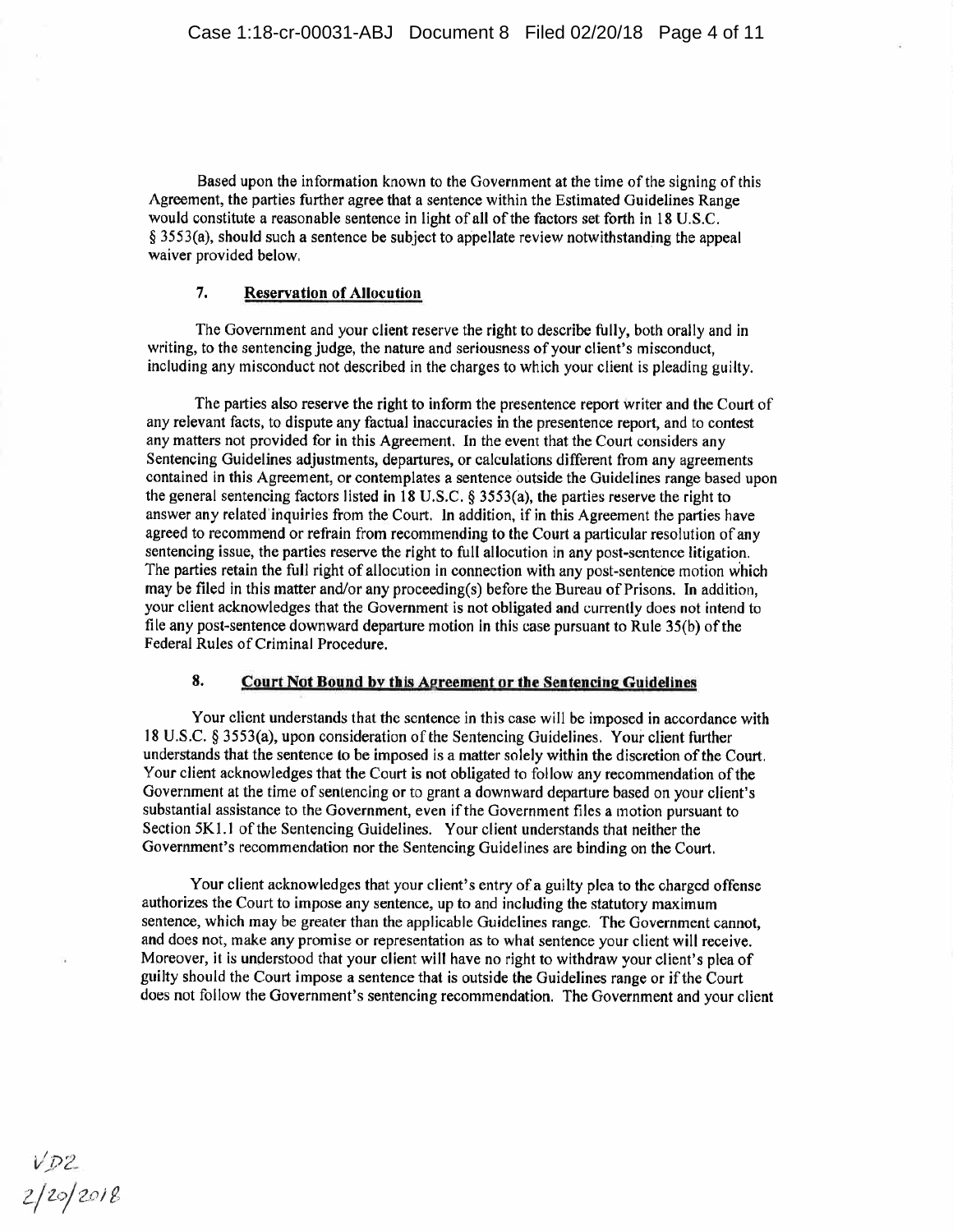will be bound by this Agreement, regardless of the sentence imposed by the Court. Any effort by your client to withdraw the guilty plea because of the length of the sentence shall constitute a breach of this Agreement.

#### **9. Waivers**

**A. Venue** 

Your client waives any challenge to venue in the District of Columbia.

#### **B. Statute of Limitations**

Your client agrees that, should the conviction following your client's plea of guilty pursuant to this Agreement be vacated for any reason, any prosecution, based on the conduct set forth in the attached Statement of the Offense, that is not time-barred by the applicable statute of limitations on the date of the signing of this Agreement (including any counts that the Government has agreed not to prosecute or to dismiss at sentencing pursuant to this Agreement) may be commenced or reinstated against your client, notwithstanding the expiration of the statute oflimitations between the signing of this Agreement and the commencement or reinstatement of such prosecution. It is the intent of this Agreement to waive all defenses based on the statute of limitations with respect to any prosecution of conduct set forth in the attached Statement of the Offense that is not time-barred on the date that this Agreement is signed.

#### **C. Trial Rights**

Your client understands that by pleading guilty in this case your client agrees to waive certain rights afforded by the Constitution of the United States and/or by statute or rule. Your client agrees to forego the right to any further discovery or disclosures of information not already provided at the time of the entry of your client's guilty plea. Your client also agrees to waive, among other rights, the right to be indicted by a Grand Jury, the right to plead not guilty, ond the right to a jury trial. If there were a jury trial, your client would have the right to be represented by counsel, to confront and cross-examine witnesses against your client, to challenge the admissibility of evidence offered against your client, to compel witnesses to appear for the purpose of testifying and presenting other evidence on your client's behalf, and to choose whether to testify. If there were a jury trial and your client chose not to testify at that trial, your client would have the right to have the jury instructed that your client's failure to testify could not be held against your client. Your client would further have the right to have the jury instructed that your client is presumed innocent until proven guilty, and that the burden would be on the United States to prove your client's guilt beyond a reasonable doubt. If your client were found guilty after a trial, your client would have the right to appeal your client's conviction. Your client understands that the Fifth Amendment to the Constitution of the United States protects your client from the use of compelled self-incriminating statements in a criminal prosecution. By entering a plea of guilty, your client knowingly and voluntarily waives or gives up your client's right against compelled self-incrimination.

*2/20/201(2.,*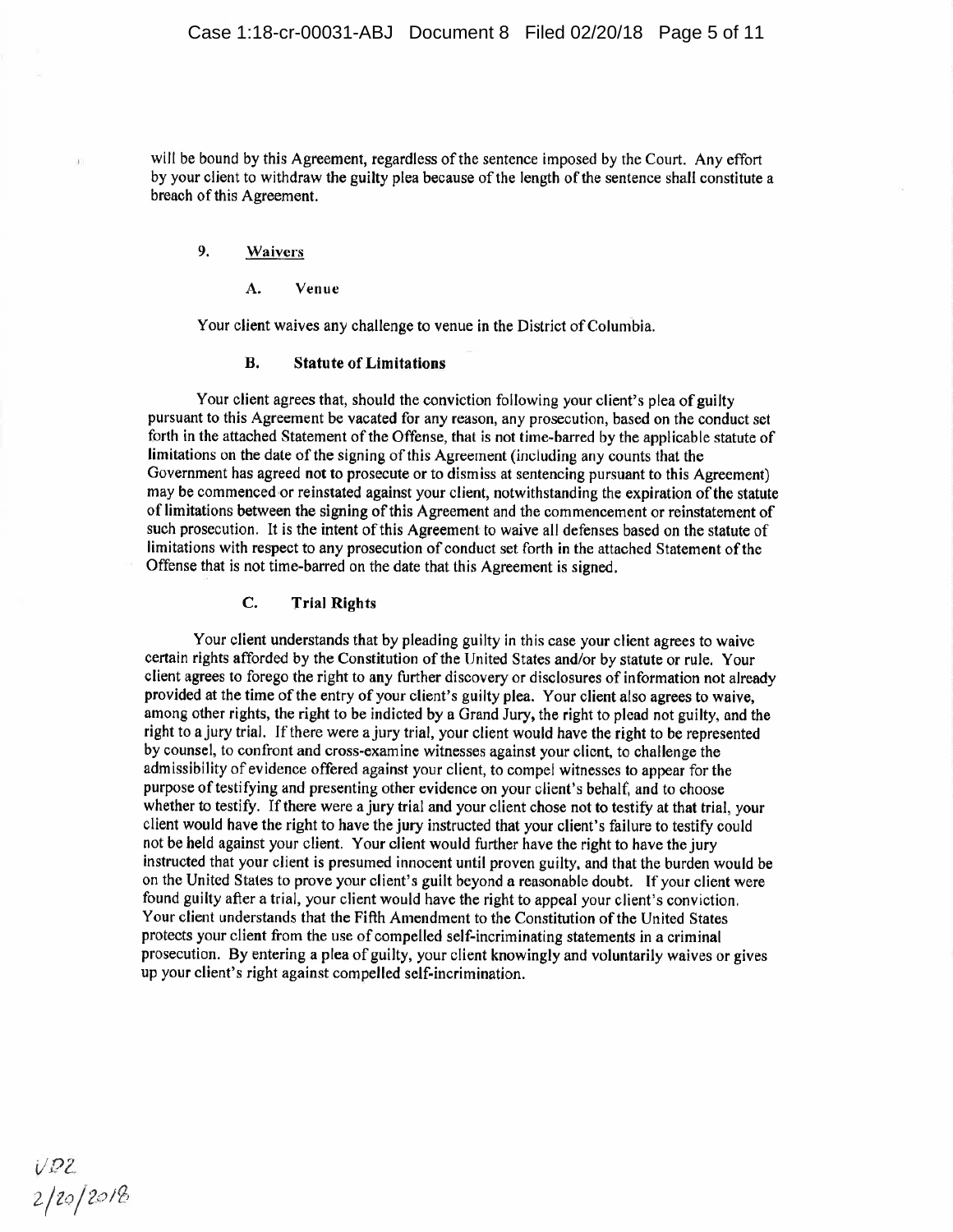Your client acknowledges discussing with you Rule 11(f) of the Federal Rules of Criminal Procedure and Rule 410 of the Federal Rules of Evidence, which ordinarily limit the admissibility of statements made by a defendant in the course of plea discussions or plea proceedings if a guilty plea is later withdrawn, Your client knowingly and voluntarily hereby waives the rights that arise under these rules, or from the proffer agreement dated December 1, 2017, to object to the Government's use of all statements by him to the government on and after November 3, 2017, in the event your client breaches this Agreement, withdraws his guilty plea, or seeks to withdraw from this Agreement after signing it.

Your client also agrees to waive all constitutional and statutory rights to a speedy sentence and agrees that the plea of guilty pursuant to this Agreement will be entered at a time decided upon by the parties with the concurrence of the Court. Your client understands that the date for sentencing will be set by the Court.

Your client agrees not to accept remuneration or compensation of any sort, directly or indirectly, for the dissemination of information through any means, including but not limited to books, articles, speeches, biogs, podcasts, and interviews, however disseminated, regarding his work for his employer (Law Firm A) as it relates to its work for the Ukraine Ministry of Justice, the events alleged in the Information and Statement of Facts, or the investigation by the Office or prosecution of any criminal or civil cases against him.

# **D. Appeal Rights**

Your client understands that federal law, specifically 18 U.S.C. § 3742, affords defendants the right to appeal their sentences in certain circumstances. Your client agrees to waive the right to appeal the sentence in this case, including but not limited to any term of imprisonment, fine, forfeiture, award of restitution, term or condition of supervised release, authority of the Court to set conditions of release, and the manner in which the sentence was determined, except to the extent the Court sentences your client above the statutory maximum or guidelines range determined by the Court or your client claims that your client received ineffective assistance of counsel, in which case your client would have the right to appeal the illegal sentence or above-guidelines sentence or raise on appeal a claim of ineffective assistance of counsel, but not to raise on appeal other issues regarding the sentencing. In agreeing to this ' waiver, your client is aware that your client's sentence has yet to be determined by the Court. Realizing the uncertainty in estimating what sentence the Court ultimately will impose, your client knowingly and willingly waives your client's right to appeal the sentence, to the extent noted above, in exchange for the concessions made by the Government in this Agreement.

### E. Collateral Attack

Your client also waives any right to challenge the conviction entered or sentence imposed under this Agreement or otherwise attempt to modify or change the sentence or the manner in which it was determined in any collateral attack, including, but not limited to, a motion brought under 28 U.S.C. § 2255 or Federal Rule of Civil Procedure 60(b), except to the extent such a motion is based on newly discovered evidence or on a claim that your client received ineffective

 $VPL$ <br>2/20/2016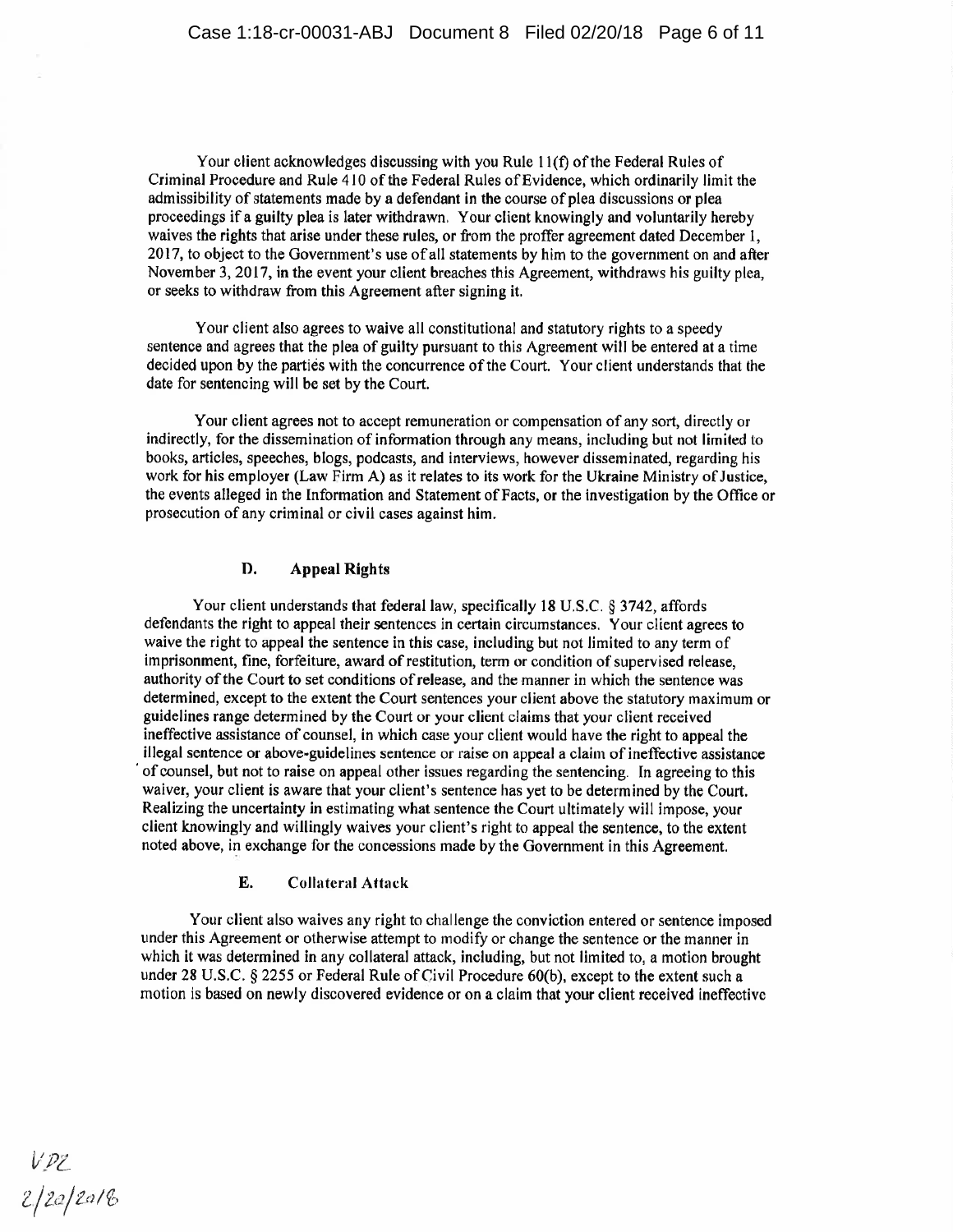assistance of counsel. Your client reserves the right to file a motion brought under 18 U.S.C. § 3582(c)(2), but agrees to waive the right to appeal the denial of such a motion.

# **F. Privacy Act and FOIA Rights**

Your client also agrees to waive all rights, whether asserted directly or by a representative, to request or receive from any department or agency of the United States any records pertaining to the investigation or prosecution of this case, including and without limitation any records that may be sought under the Freedom of Information Act, 5 U.S.C. § 552, or the Privacy Act, 5 U.S.C. § 552a, for the duration of the Office's investigation.

# 10. **Restitution**

Your client understands that the Court has an obligation to determine whether, and in what amount, mandatory restitution applies in this case under 18 U.S.C. § 3663A. The Government and your client agree that mandatory restitution does not apply in this case.

# **11. Immigration Consequences**

Your client recognizes that because your client is not a citizen of the United States, your client's guilty plea and conviction make it very likely that your client's deportation from the United States is presumptively mandatory and that, at a minimum, your client is at risk of being deported or suffering other adverse immigration consequences. Your client acknowledges discussing the possible immigration consequences (including deportation) of this guilty plea and conviction with you. Your client affirms that your client wants to plead guilty regard less of any immigration consequences that may result from the guilty plea and conviclion, even if those consequences include deportation from the United States, It is agreed that your client will have no right to withdraw this guilty plea based on any actual or perceived adverse immigration consequences (including deportation) resulting from the guilty plea and conviction. It is further agreed that your client will not challenge your client's conviction or sentence on direct appeal, or through litigation under 28 U.S.C §§ 2255 and/or 2241, on the basis of any actual or perceived adverse immigration consequences (including deportation) resulting from your client's guilty plea and conviction.

## 12. **Breach of Agreement**

Your client understands and agrees that, if after entering this Agreement, your client fails specifically to perform or to fulfill completely each and every one of your client's obligations under this Agreement, or engages in any criminal activity prior to sentencing (even **if** discovered by the Government after sentencing), your client will have breached this Agreement. In the event of such a breach: (a) the Government will be free from its obligations under this Agreement; (b) your client will not have the right to withdraw the guilty plea; (c) your client will be fully subject to criminal prosecution for any other crimes, including perjury and obstruction of justice; and (d) the Government will be free to use against your client, directly and indirectly, in any criminal or civil proceeding, all statements made by your client and any of the information or materials provided by your client, including such statements, information and materials

*i/20/ 201£;*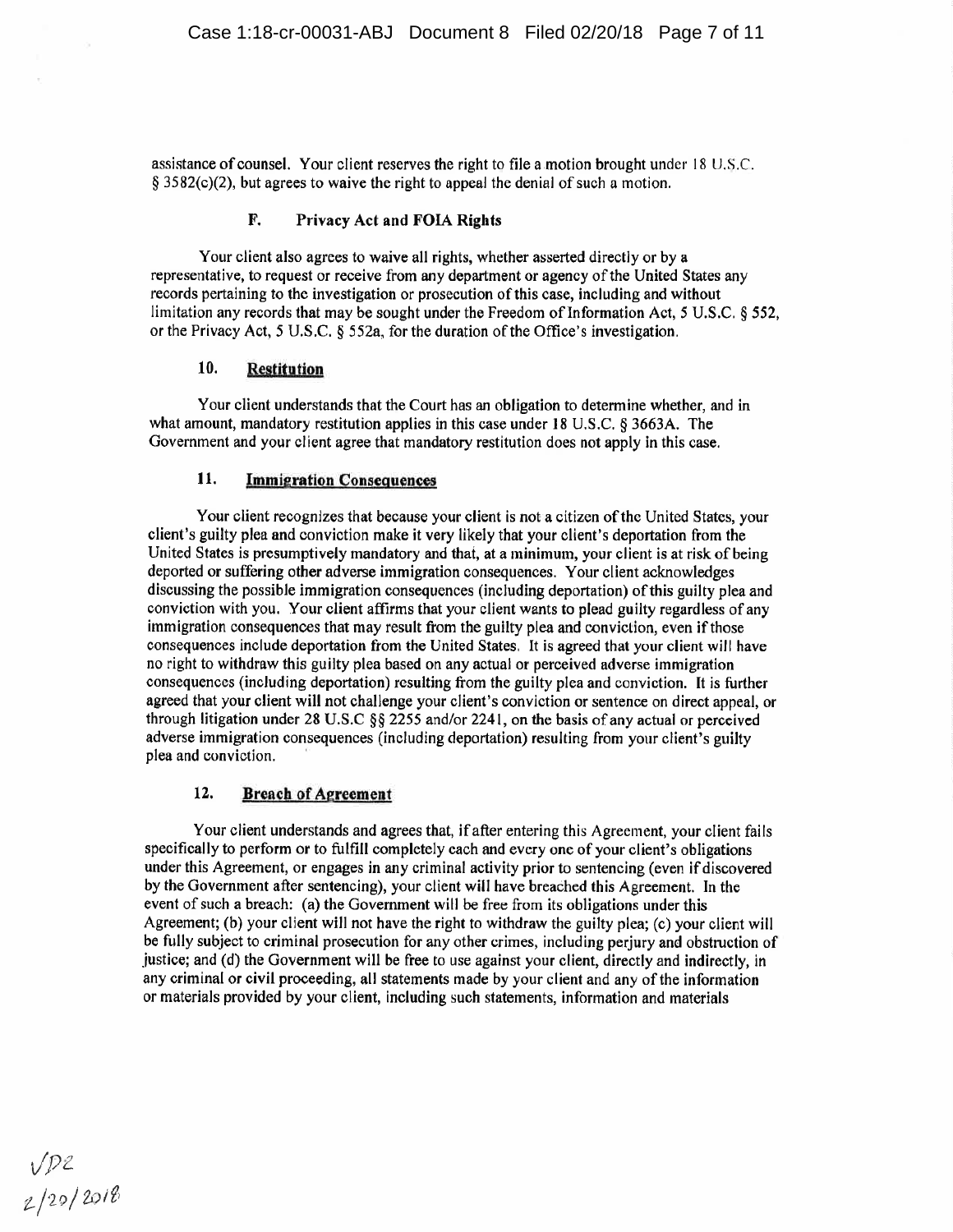pursuant to this Agreement or during the course of any proffer sessions conducted before or after entry of this Agreement. whether or not the debriefings were previously characterized as "off-the-record" debriefings, and including your client's statements made during proceedings before the Court pursuant *to* Rule 11 of the Federal Rules of Criminal Procedure.

Your client understands and agrees that the Government shall be required to prove a breach of this Agreement only by a preponderance of the evidence, except where such breach is based on a violation of federal, stato. or local criminal law, which the Government need prove only by probable cause in order to establish a breach of this Agreement.

Nothing in this Agreement shall be construed to permit your client to commit perjury, to make false statements or declarations, to obstruct justice, or to protect your client from prosecution for any crimes not included within this Agreement or committed by your client after the execution of this Agreement. Your client understands and agrees that the Government reserves the right to prosecute your client for any such offenses. Your client further understands that any perjury, false statements or declarations, or obstruction of justice relating to your client's obligations under this Agreement shall constitute a breach of this Agreement. In the event of such a breach, your client will not be allowed to withdraw your client's guilty plea.

# 13. Complete Agreement

Other than a proffer **agreement** dated December 1, 2017, no agreements, promises, understandings, or representations have been made by the parties or their counsel other than those contained in writing herein, nor will any such agreements, promises. understandings, or representations be made unless committed to writing and signed by your client, defense counsel, and the Office. The proffer agreement is superseded as noted herein if the Agreement is breached.

Your client further understands that this Agreement is binding only upon the Office. This Agreement does not bind any United States Attorney's Office. nor does it bind any other state, local, or federal prosecutor. It also does not bar or compromise any civil, tax, or administrative claim pending or that may be made against your client.

If the foregoing terms and conditions are satisfactory, your client may so indicate by signing this Agreement and the Statement of the Offense, and returning both to me no later than February 14, 2018.

By:

Sincerely yours.

ROBERTS. MUELLER, 111 Special Counsel

eissmann Greg D. Andres

VPZ<br>2/20/2018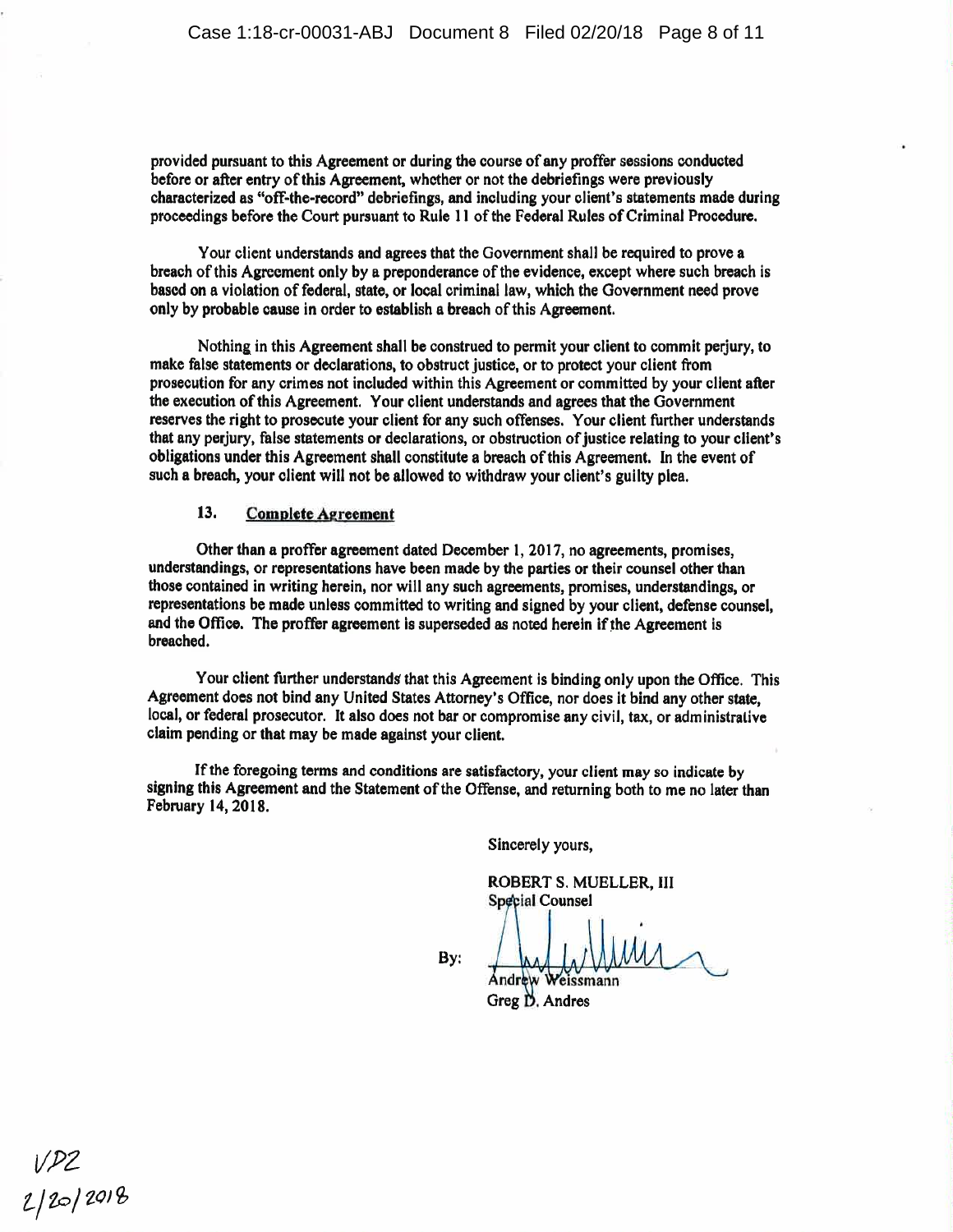Kyle Freeny Brian M. Richardson *Senior/Assistant Special Counsels*  **The Special Counsel's Office** 

*,1])2 2/2.0* / Zo/t,

e.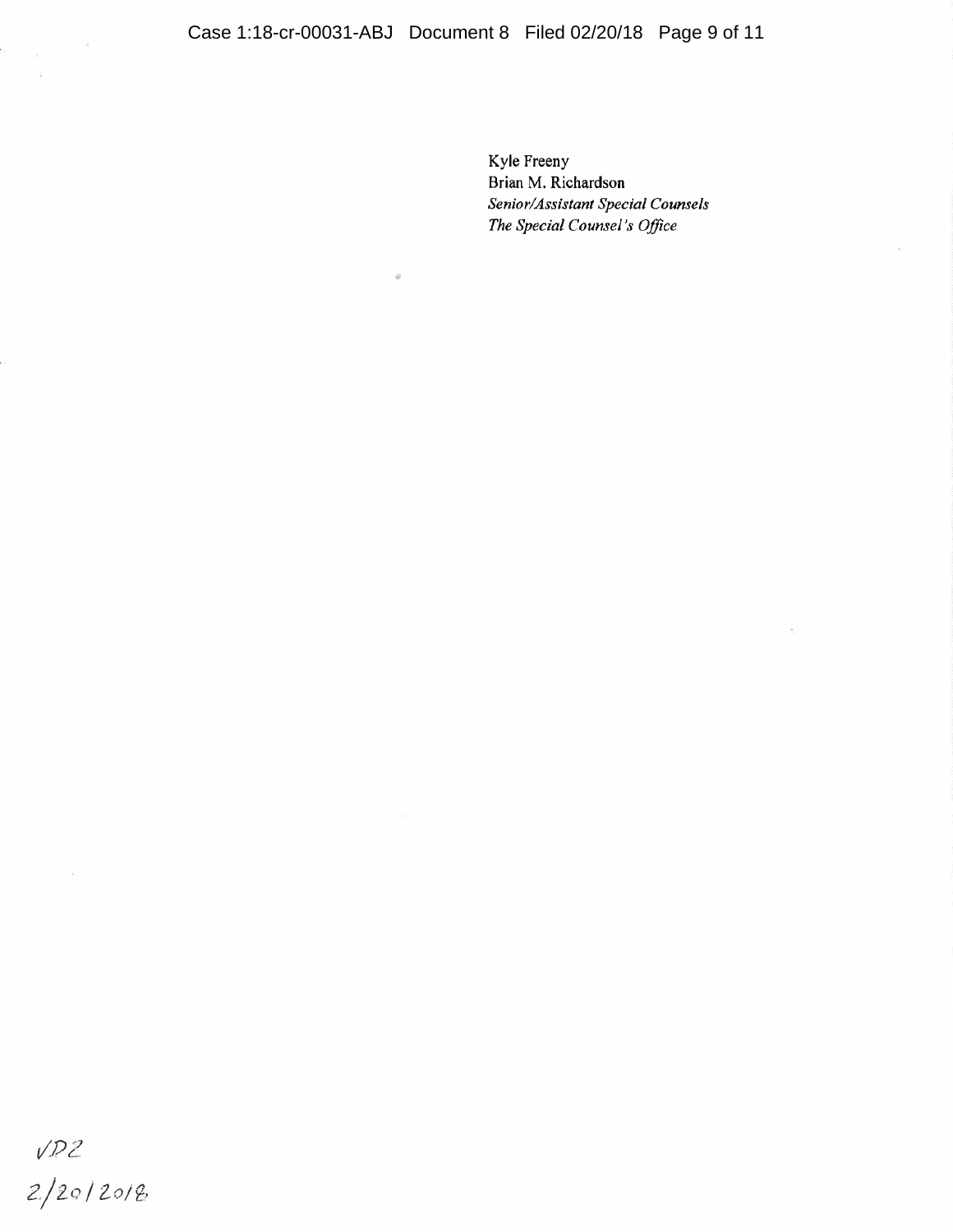# DEFENDANT'S ACCEPTANCE

I have read every page of this Agreement and have discussed it with my attorneys, William Schwartz and Laura Grossfield Birger. I fully understand this Agreement and agree to it without reservation. I do this voluntarily and of my own free will, intending to be legally bound. No threats have been made to me nor am I under the influence of anything that could impede my ability to understand this Agreement fully. I am pleading guilty because I am in fact guilty of the offense identified in this Agreement.

I reaffirm that absolutely no promises, agreements, understandings, or conditions have been made or entered into in connection with my decision to plead guilty except those set forth in this Agreement. I am satisfied with the legal services provided by my attorneys in connection with this Agreement and matters related to it.

**Date: 14 February** 2018

*0* Alex van der Zwaan Defendant

## ATTORNEYS' ACKNOWLEDGMENT

I have read every page of this Agreement, reviewed this Agreement with my client, Alex van der Zwaan, and fully discussed the provisions of this Agreement with my client. These pages accurately and completely set forth the entire Agreement. I concur in my client's desire to plead guilty as set forth in this Agreement.

Date:

William Schwartz Attorney for Defendant

Laura Grossfield Birger Attorney for Defendant

 $VD2$ <br>2 | 20 | 20 | 8